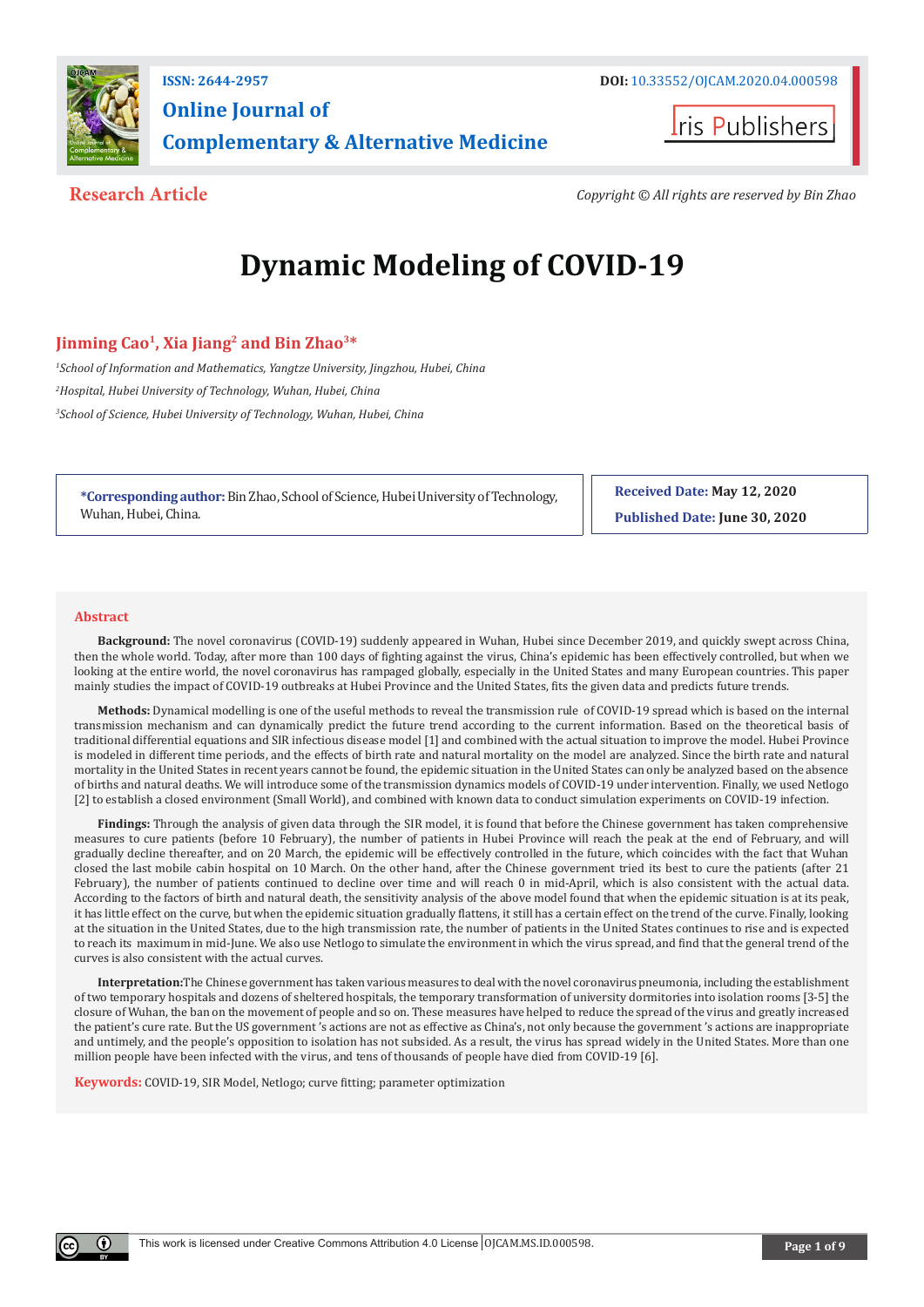#### **Introduction**

With the outbreak and spread of the COVID-19, the Chinese government decided to suspend work and schools, and closed down the entire Hubei Province. Dynamical modelling is one of the useful methods to reveal the transmission rule of COVID-19 spread which is based on the internal transmission mechanism and can dynamically predict the future trend according to the current information. We will introduce some of the transmission dynamics models of COVID-19 under intervention.

With the active cooperation of the central leadership and people, we take strong measures to prevent and control the epidemic [7], although to our country's economic development and people's lives have brought a great impact. But in the current situation, COVID-19 has been effectively controlled in China.

Although the epidemic of China has been effectively controlled, COVID-19 is rampaging around the world by now, with the United States affected the worst. Therefore, the current study of the epidemic situation will not only have a significant influence on the future development of our society, but also through theoretical thinking, accumulate more important experiences and lessons, and provide a good reference value for the future outbreak of the virus, creating conditions for the prediction and control of the spread of infectious diseases.

At the same time, the analysis of foreign epidemic situation, confirm the truth of the Human Community of Destiny. Only to understand the epidemic situation abroad, can better prevent and control foreign imports and avoid the domestic re-outbreak of the COVID-19 infection.

In fact, there are many imminent questions about the spread of COVID-19. How to analyze the development trend of epidemic situation in China and the United States? When will the inflection point of the infection rate appear in the United States? Can existing interventions effectively control the COVID-19? What kinds of mathematical models are available to help us answer these questions?

#### **Methods**

#### **Data**

The data source of Hubei Province is based on the authoritative data released by Health Commission of Hubei Province on its official platform starting from 20 January, 2020. The Hubei Province's data collected in this paper is from 23 January, 2020 to 28 April, 2020, including cumulatively diagnosed cases, cumulative deaths,

and cumulative cures [8]. And we got the natural mortality, birth rate and total population of Hubei Province in 2019 from the official [9]. The data sources in the United States are limited. Only the domestic data platforms can be used to know the cumulative cases of the diagnosed, cumulative deaths, and cumulative cures (the corresponding time period is 23 February, 2020 to 28 April, 2020), and the total population of the United States in 2019, whereas we have no way to know the birth rate and natural mortality in the United States in recent years.

#### **The model**

Based on all the data we have, since COVID-19 is a pandemic, we establish a model of epidemic [10].

However, due to the limited data we have collected, in particular the number of asymptomatic infections that were not officially announced until 31 March, we can only model based on known data, including cumulatively diagnosed cases, cumulative deaths, and cumulative cures. Therefore, we choose the SIR model as the basic mathematical model and combine with some other factors to modify the differential equation system to make it more realistic [11]. By analyzing the realistic events happened in Wuhan after the outbreak of COVID-19, we decide to divide it into 3 time periods, including before control period (23 January, 2020 to 10 February, 2020), transition period (10 February, 2020 to 23 February, 2020) and after control period (23 February, 2020 to 28 April, 2020). The models we establish are before and after control period.

The same is true in the United States, where the SIR model can only be built with limited data. However, we do not decide to divide time periods like what we do to analyze the data of Hubei Province, because America is not able to control the situation by now, there is no point to do that.

At last, by the data we analyze in Hubei Province and America models, we create a closed community to simulate virus spread through Netlogo.

#### **SIR-based method for estimation**

As shown in the following Table 1, based on the data we know about COVID-19, plus the official total population of Hubei Province in 2019. We divide the population of Hubei Province into three categories, of which those who are not infected with COVID-19 are classified as *S(t)*, the daily number of people who are diagnosed currently is classified as *I(t)*, and the cumulative cures and deaths of the novel coronavirus pneumonia is classified as *R(t)* (assuming the people who are cured would not infect COVID-19 again).

Table 1: Classification and definition of population under transmission of COVID-19.

| <b>Classes</b> | <b>Explanations for different classes</b>                                                                                 |  |
|----------------|---------------------------------------------------------------------------------------------------------------------------|--|
| S(t)           | People who may be infected by the COVID-19                                                                                |  |
| I(t)           | People who are infected with the virus currently                                                                          |  |
| R(t)           | People who are cured after infection and would not be re-infected by COVID-19 and people who died because of the COVID-19 |  |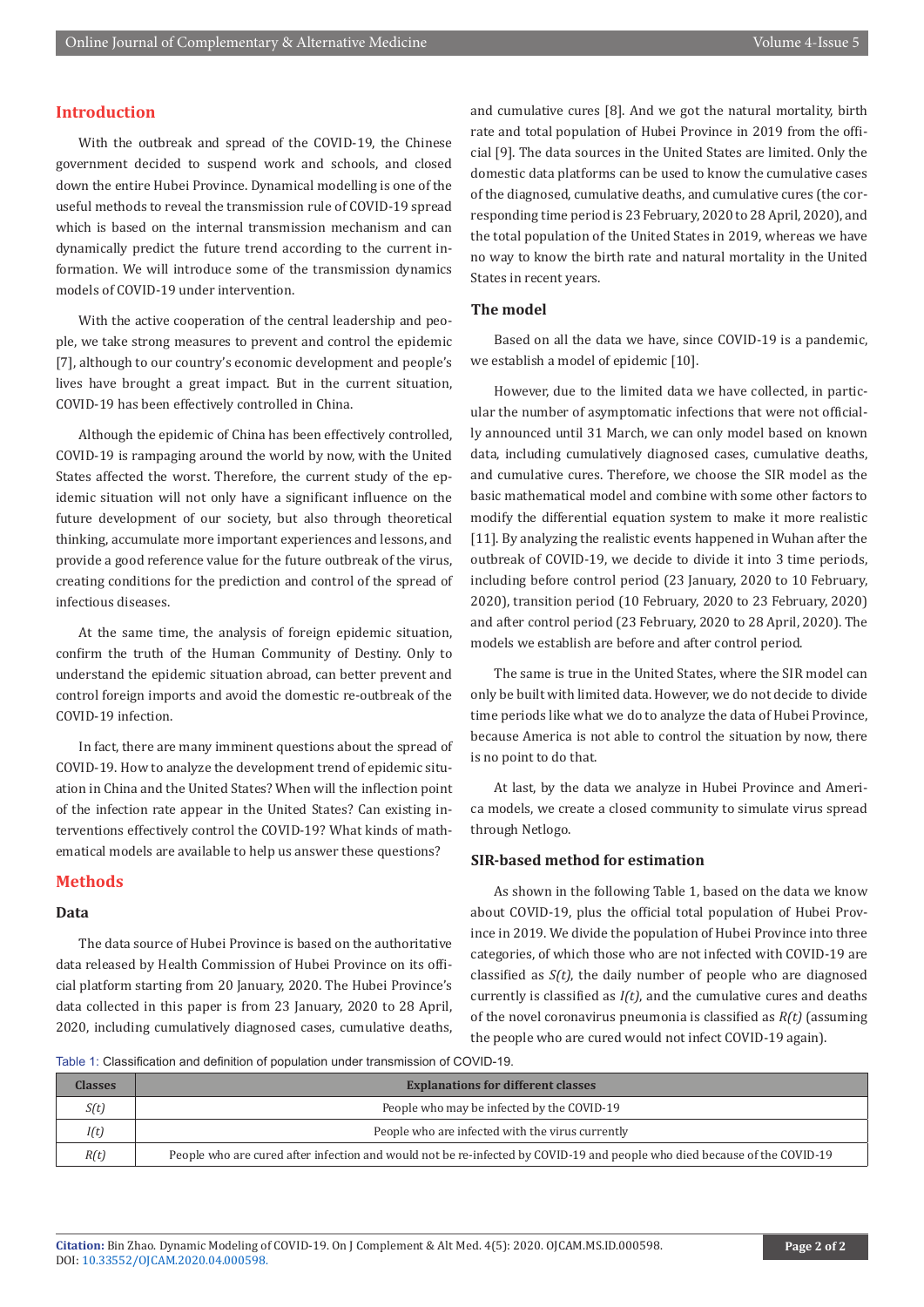

As the Figures 1&2 show below, when we model Hubei Province, we decide to identify two parameters (spread rate β and cure rate  $\gamma$ ) in different time period by subscripting. Then we analyze the given data and conclude a moderate rate ω that died owing to COVID-19. We also intend to conduct a sensitivity analysis of the effects of birth and natural death on the curve. So when we design the equations, one group does not consider the effects of birth and natural death, while the other group considers it. The birth population is based on the total number of population, while the natural death toll is based on the *S(t)* value. And when people have cured pneumonia, assume they won't be infected with the virus again.

On the other hand, as it is discussed earlier in the paper, we have not collected birth and natural mortality in the United States, so when modelling the United States, we can only assume that no one is born and died naturally. Because the situation in U.S. is not optimistic, we decide that we model it in just one period, and the rest of which is the same as Hubei Province.

Through the above two figures, we can get the corresponding differential equation expression. The amount of change of the infected person during this period of time  $(t + \Delta t)$  is

$$
I(t + \Delta t) - I(t) = \frac{\beta_i SI}{N} \Delta t - \gamma_i I \Delta t - \omega I \Delta t
$$

And expand  $(t + \Delta t)$  using Taylor's formula, we can get

$$
I(t + \Delta t) - I(t) = N \frac{dl}{dt} \Delta t + O(\Delta t)
$$

Then the equation could be changed into

$$
\frac{dl}{dt} = \frac{\beta_i SI}{N} - \gamma_i I - \nu I - \omega I
$$

Because the number of the infected is declining, we can convert  $e$ *quation* into

$$
\frac{dS}{dt} = \mu N - \nu S - \frac{\beta_i SI}{N}
$$

If we consider the influence of birth and natural death in Hubei Province model, which is divided into 2 periods to study, we improve the equation to  $(1)$ ,  $(2)$ stand for Hubei Province)

$$
\begin{cases}\n\frac{dS}{dt} = \mu N - vS - \frac{\beta_t SI}{N} \\
\frac{dl}{dt} = \frac{\beta_t SI}{N} - \gamma_t I - vI - \omega I \\
\frac{dR}{dt} - \gamma_t I - \omega I - vR \\
S_o > 0, I_o > 0, R_o > 0 (initial value)\n\end{cases}
$$
\n(1)

$$
\begin{cases}\n\frac{dS}{dt} = \mu N - vS - \frac{\beta_2 SI}{N} \\
\frac{dl}{dt} = \frac{\beta_2 SI}{N} - \gamma_2 I - vI - \omega I \\
\frac{dR}{dt} - \gamma_2 I - \omega I - vR \\
S_o, I_o, R_o (initial value)\n\end{cases}
$$
\n(2)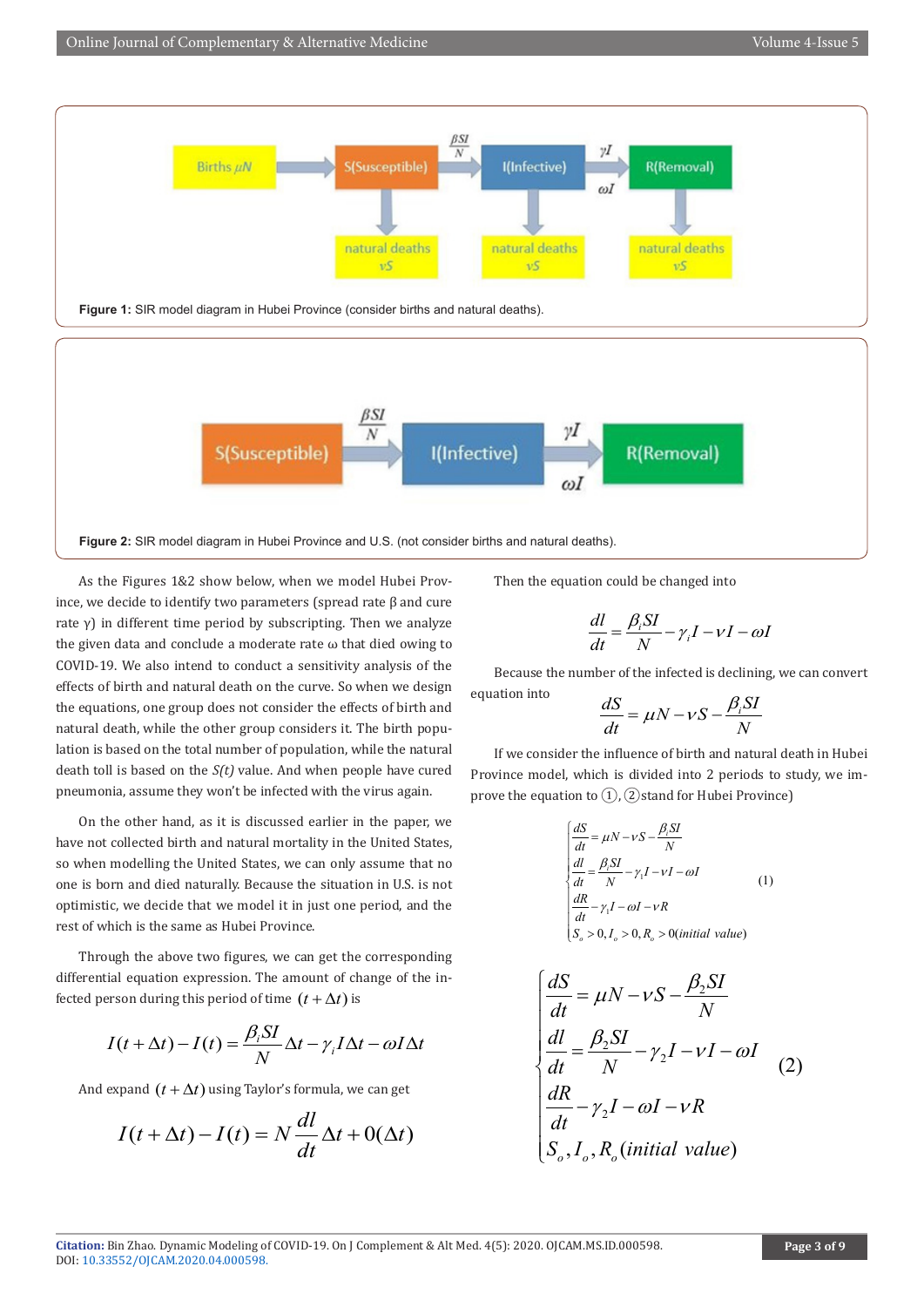If we do not consider the influence of birth and natural death, the equations would be changed to  $(3)$ ,  $(4)$ stand for Hubei Province, ⑤stands for America

$$
\begin{cases}\n\frac{dS}{dt} = -\frac{\beta_1 SI}{N} \\
\frac{dl}{dt} = \frac{\beta_1 SI}{N} - \gamma_1 I - \omega I \\
\frac{dR}{dt} = \gamma_1 I + \omega I \\
S_o > 0, I_o > 0, R_o > 0 (initial value)\n\end{cases}
$$
\n(3)

$$
\begin{cases}\n\frac{dS}{dt} = -\frac{\beta_2 SI}{N} \\
\frac{dl}{dt} = \frac{\beta_2 SI}{N} - \gamma_2 I - \omega I \\
\frac{dR}{dt} = \gamma_2 I + \omega I \\
S_o, I_o, R_o (initial value)\n\end{cases} (4)
$$

$$
\begin{cases}\n\frac{dS}{dt} = -\frac{\beta SI}{N} \\
\frac{dl}{dt} = \frac{\beta SI}{N} - \gamma I - \omega I \\
\frac{dR}{dt} = \gamma I + \omega I \\
S_o > 0, I_o > 0, R_o > 0 (initial value)\n\end{cases}
$$
\n(5)

#### **SIR-based simulation for estimation**

By using a simulation software called Netlogo, we create a SIR model that simulates virus transmission using the built-in simulation repository. The parameters that are set, including total number, virus transmission rate, cure rate, initial number of cases, etc. We set these parameters based on the actual data, the specific parameters are set as follows.

 1000 10 in infected number=5 COVID-19 spread rate=2.8% COVID-19 check frequency=5 times COVID-19 cure rate=8.0% gain resistibility chance=100.0% *numbers of people average association number itial* = <sup>=</sup> (6)

This simulation takes place in a closed environment (Small World) and assumes that no one is born and died naturally. But unlike the SIR model above, *R(t)* at this time represents the number of people who are cured, which is not included the number of deaths due to COVID-19.

#### **Stimulation**

This paper uses the known data, takes days as the basic time unit, and determines the parameters (spread rate β and cure rate  $\gamma$ ) values. We preset the initial value of the parameter, its upper and lower limit. Optimize the parameters by calling the MATLAB's builtin fmincon function, and call ode45 function to find the numerical solution of the differential equations, thus fitting the curves [12].

The values of the remaining coefficients (e.g. birth rate and natural mortality) are determined based on known data and the degree to which the curves fit. According to known data from Hubei Province, the number of deaths due to COVID-19 accounts for about 4% of the total number of cases, while the birth rate is about 0.1% and the natural mortality is about 0.07%. For convenience, we assume that the natural mortality is equal to the birth rate, both of which are valued at 0.1%. In the United States, the mortality due to COVID-19 is still 4%, as we thought that the mortality is only related to the human body, which has no relation with medicine or others. On the other hand, since the birth rate and natural mortality in the United States cannot be checked, we assume that the outbreak in the United States occurs without anyone being born or dying.

The specific parameters and coefficients settings are shown below. ( $\overline{6}$ ) stands for considering births and natural deaths,  $\overline{7}$ ) stands for not considering births and natural deaths)

$$
\begin{cases}\nN_{Hubei} = 60 \text{ million} \\
\mu = \nu = 0.10\% \\
\omega = 4.0\% \\
\beta_1 = 0.500, \beta_2 = 0.016 \\
\gamma_1 = 0.080, \gamma_2 = 0.160\n\end{cases} (7)
$$

$$
\begin{cases}\nN_{Hubei} = 60 \text{ million}, N_{U.S.} = 328 \text{ million} \\
\omega = 3.5\% \\
\beta = 0.020, \beta_1 = 0.400, \beta_2 = 0.016 \\
\gamma = 0.080, \gamma_1 = 0.080, \gamma_2 = 0.160\n\end{cases}
$$
\n(8)

#### **Results**

## **The result of Hubei Province (consider birth rate and natural morality)**

The final fitting results are shown in the Figure 3, 4 below. The Figure 3 shows the first period in Hubei Province, and the other shows the second period. The graphs contain curves composed of actual data, and curves formed by the calculated data. The deduced curves not only fit the curve composed of actual data, but also predict the future.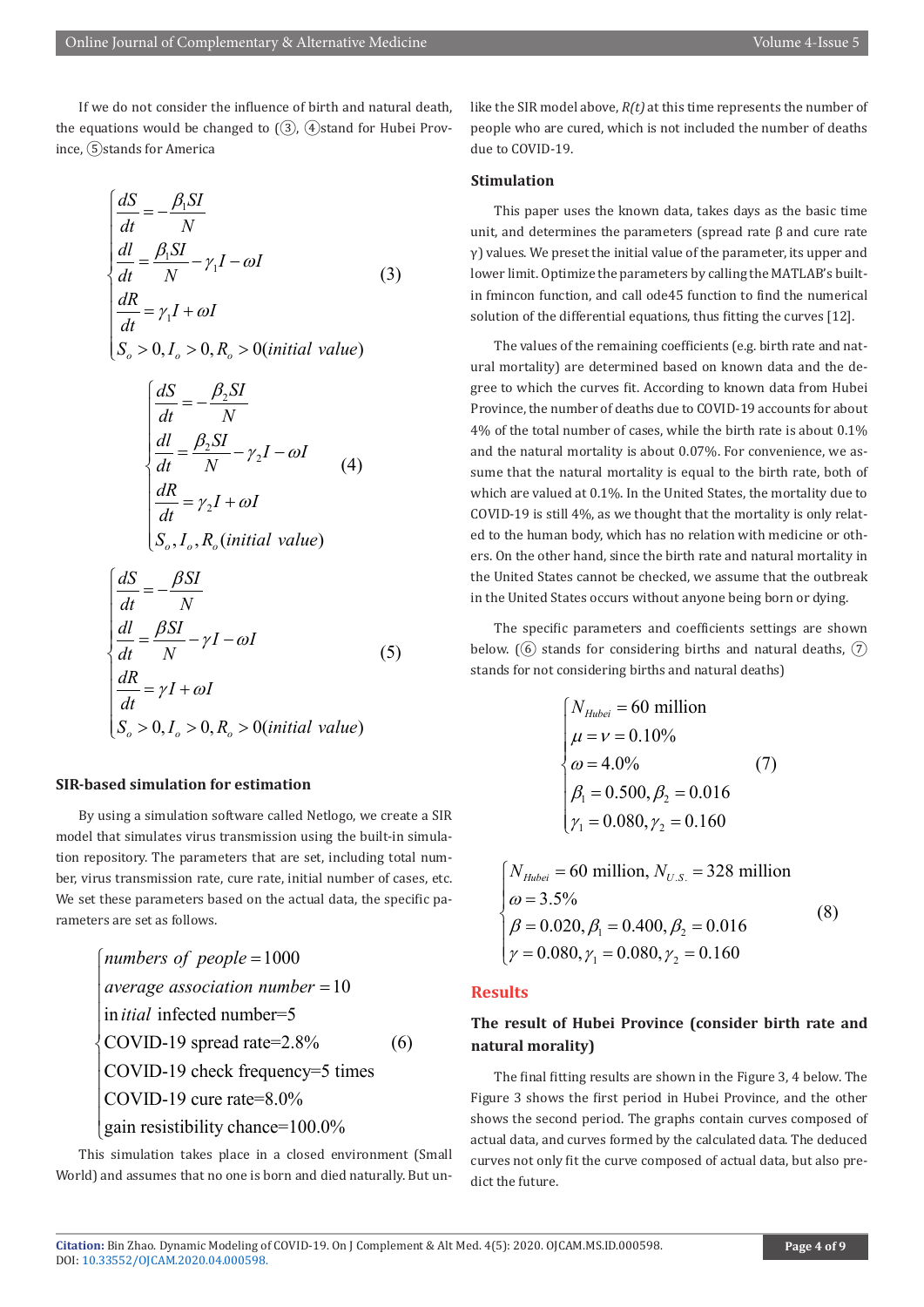As the Figures 3&4 above show, the effect of Model 1 is not fitting well-the fitting curve of the *Susceptible* has a large deviation from the actual during the period of 21 February to 28 April (the degree of deviation increases with time). Therefore, we consider to simplify the above model, which is without considering the impact of birth rate and natural mortality, then the model 2 is established.



**Figure 3:** 2020.1.23-2020.2.10 Data fitting result (consider birth rate and natural mortality).





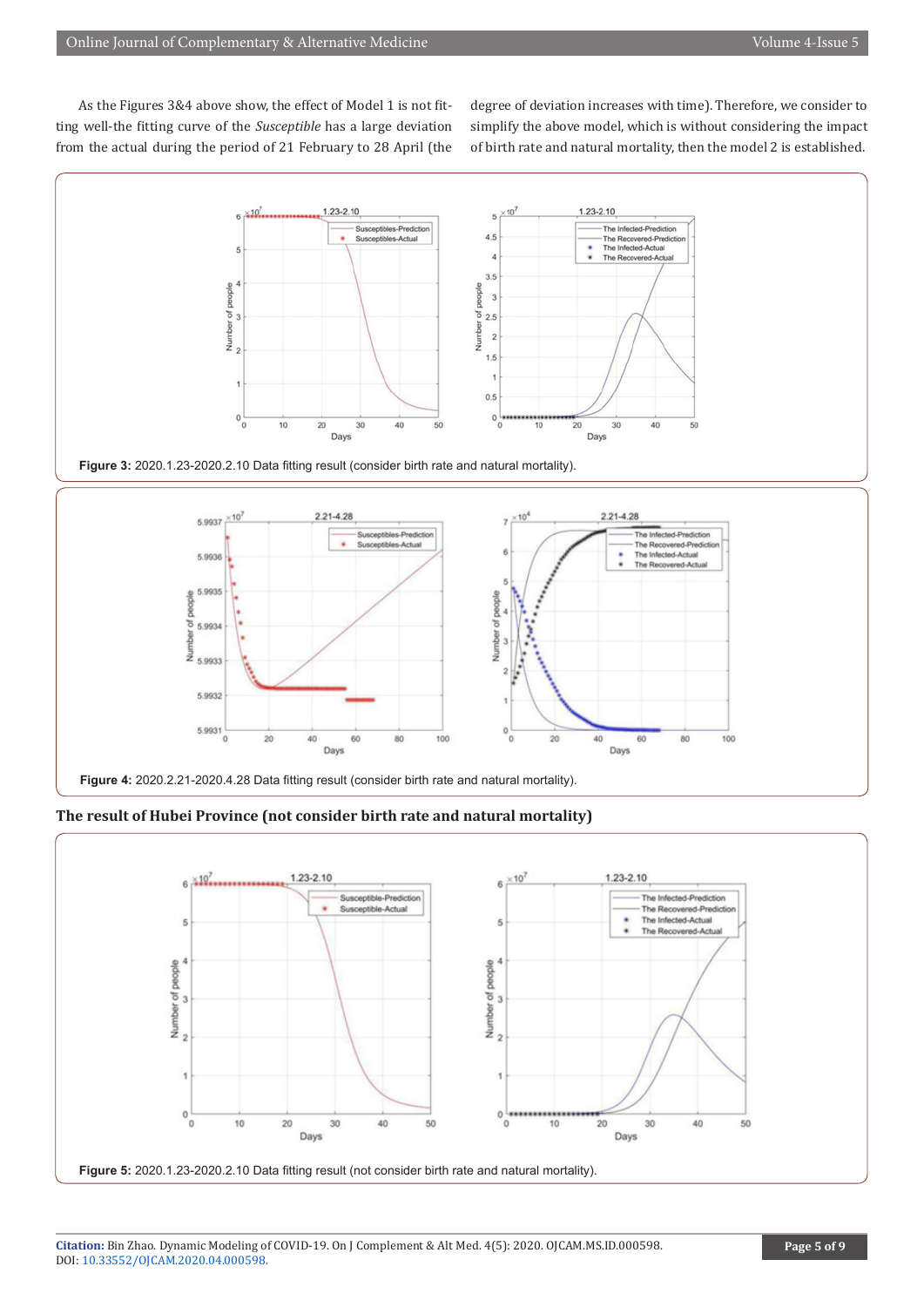



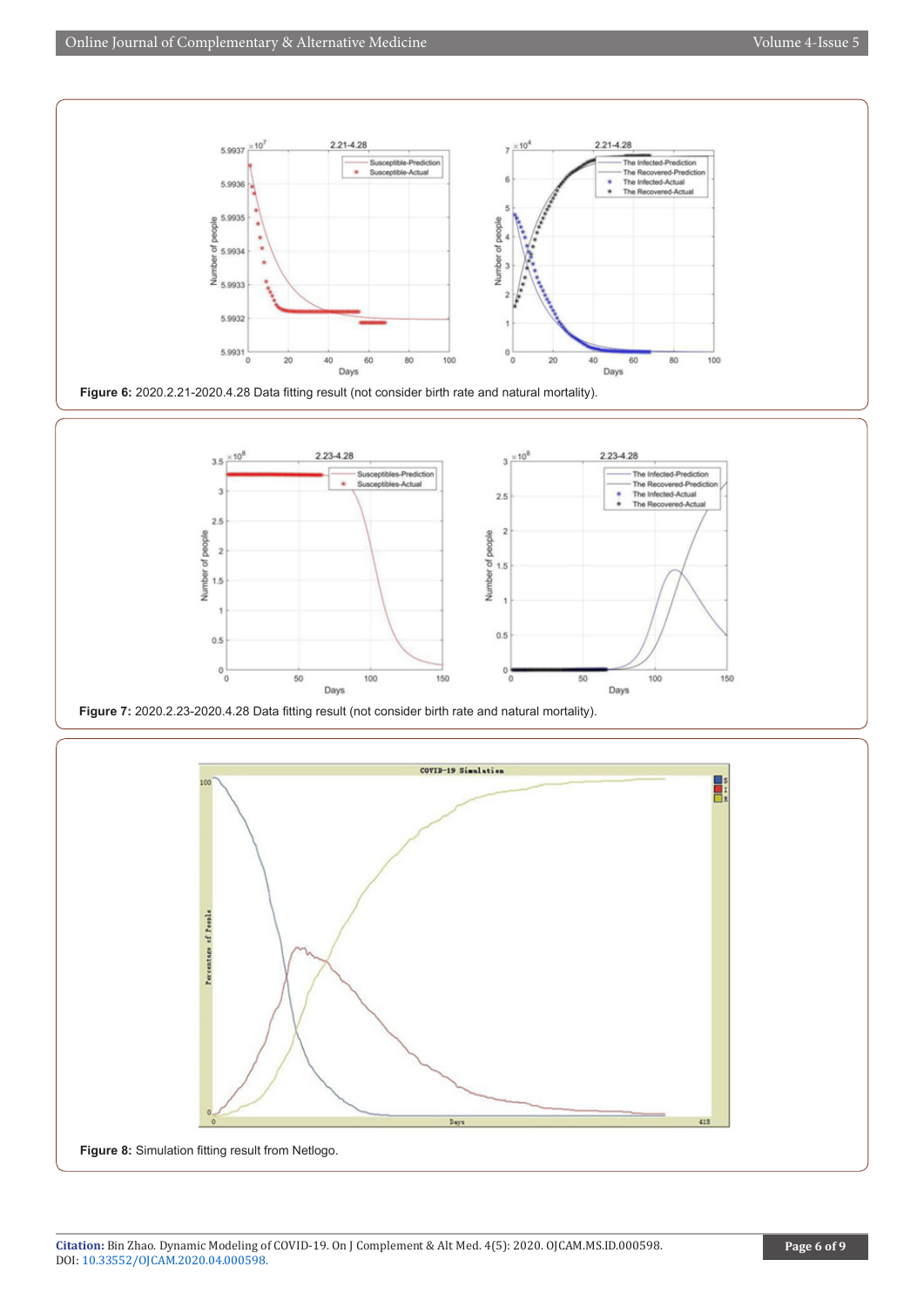

 $\mu$  R

The final fitting results are shown in the Figure 5, 6 below. The meanings of the curves are the same as in Figures 3&4.

 $\lambda$  SR

 $\beta R$ 

**Figure 9:** Process of management accounting matters.

Neutral  $(S)$ 

As can be seen from the above Figures, the simplified model fitting effect is much better. And according to the analysis of the figure, the turning point will be reached in about 35 days from 23 January, and the infected will gradually decline thereafter. According to the predicted curves, around 20 March, under the effective control of the country, there will be no major changes in the future, which is quite consistent with the fact that the last mobile cabin hospital of Wuhan was closed on 10 March and the epidemic has been effectively controlled [13].

# **The result of the United States (not consider birth rate and natural mortality)**

The final fitting result of the United States is shown in the Figure 7 below. The meanings of the curves are the same as the Figures above.

It can be seen from the Figure 7 that the turning point of the U.S. epidemic will not appear until mid-June. This is because the United States initially paid little attention to this epidemic, and the government and citizens did not even take corresponding preventive and control measures. If the U.S. government can strengthen control like the Chinese government, then the inflection point of the U.S. epidemic will appear earlier.

# **The result of SIR-based simulation estimates (By Netlogo):**

The final simulation fitting result is shown in the Figure 8 below. The meanings of the curves are the same as the Figures above.

We used the parameters listed in Methods section for simulation. It is found that the simulation curves are consistent with the trend of the curves that we use the calculated values, and also coincide with the trend of the actual curves. As shown in the Figure 8 that according to the given parameters, this virus will disappear after more than 1 year. So we can conclude that if we do not give comprehensive control to the spread of COVID-19, the realistic situation will be worse than the simulation.

Supporter  $(I)$ 

### **Discussion**

 $\gamma S$ 

Opponent $(R)$ 

There is no doubt that the propagation of COVID-19 in the population will be affected by the intricacies of many factors.

In the establishment of the epidemic model in Hubei Province, we divide the time of the use of the mobile cabin hospitals into two periods: before and after control. And we provide the data of spread rate and cure rate for comparison, based on the actual situation of the novel coronavirus during transmission.

At the beginning of modelling, the birth rate and natural mortality are taken into account, and there are some deviations with the actual data. Therefore, a simpler model is selected later.

The birth rate and natural mortality are not taken into consideration, and the predicted results are more consistent with the actual data. Thus, it is concluded that the impact of births and natural deaths on the curves is more and more obvious with time.

For all models, although parameters such as spread rate and cure rate are difficult to determine, we estimate them roughly based on the early data, and then realize the parameter optimization with the *fmincon* function in MATLAB, and obtain the most realistic predicted values. At the same time, when analyzing *I(t)*, the case of death due to illness is taken into account, and the people who died of illness is attributed to *R(t)*, which is more in line with the actual situation and can reduce the setting of unknown coefficients.

Our model of infectious disease which is established by ordinary differential equations has a wide range of operating prospect, except for infectious disease itself (e.g. COVID-19 and SARS) of the prediction, prevention and control, there are a lot of social behaviors and incidents in our life follow the rule similar to the model of the spread of infectious disease.

The infectious disease model can be widely used in the diffusion of innovation, the network public opinion spread, the spread of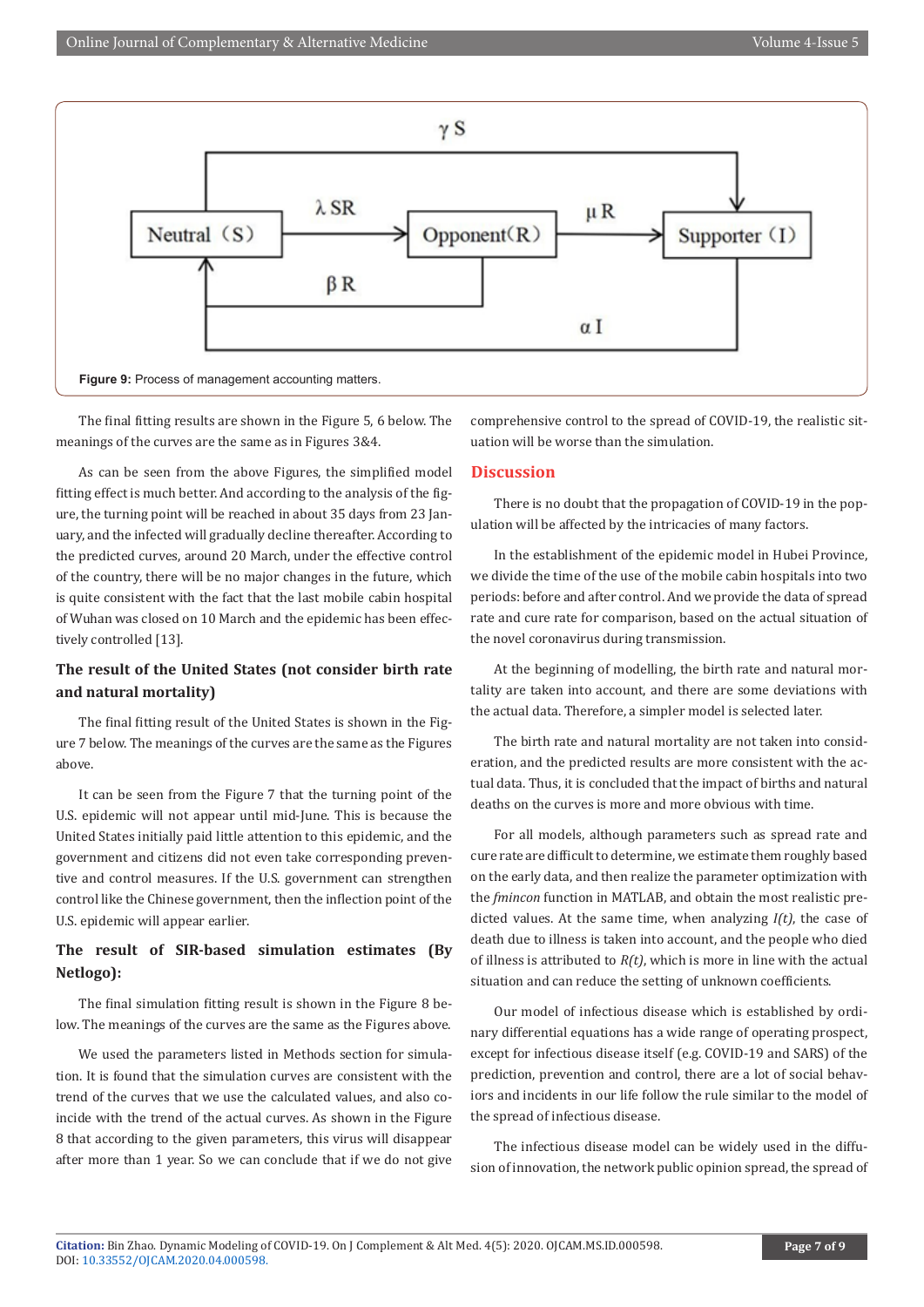financial risk, and other areas of the social science research [14,15]. The diffusion process of management accounting matters, which is shown in the Table 3 and Figure 9 below, clearly uses the familiar infectious disease model for analysis.

| Table 2: Mathematical symbols used in SIR model. |  |
|--------------------------------------------------|--|
|--------------------------------------------------|--|

| <b>Classes</b> | <b>Explanations for different symbols</b> |
|----------------|-------------------------------------------|
| N              | Population in total                       |
| μ              | Birth rate                                |
| $\mathsf{v}$   | Natural mortality                         |
| ω              | The novel coronavirus pneumonia mortality |
| β              | Spread rate                               |
| $\beta_1$      | Spread rate in before control period      |
| $\beta_2$      | Spread rate in after control period       |
| $\mathcal{V}$  | Cure rate                                 |
| $\gamma_1$     | Cure rate in before control period        |
| $\gamma_2$     | Cure rate in after control period         |

**Table 3:** Management accounting practice diffusion system and infectious disease model.

| <b>Classes</b>                        | Corresponding infectious disease model                                                                                          | <b>Explanations for different classes</b>                                                                                                                                                                                 |
|---------------------------------------|---------------------------------------------------------------------------------------------------------------------------------|---------------------------------------------------------------------------------------------------------------------------------------------------------------------------------------------------------------------------|
| <b>Management Accounting Practice</b> | Source of infection                                                                                                             | Enterprises introduce new management accounting<br>practices                                                                                                                                                              |
| Neutral(s)                            | People who are possible to be infected by COVID-19<br>but not yet                                                               | The learning cost, information collection cost, business<br>adjustment cost and income balance caused by the new<br>management accounting practice, and the net income will<br>affect the employee group with less impact |
| Supporter(I)                          | People who are infected by the virus currently                                                                                  | The group of employees with increased tangible and intan-<br>gible benefits                                                                                                                                               |
| Opponent(R)                           | People who are cured after infection and would not<br>be re-infected by COVID-19 and people who died<br>because of the COVID-19 | The group of employees whose cognitive costs and<br>information collection costs become larger, their benefits<br>become smaller, and their overall net income are negative                                               |

#### **Limitations**

For the analysis of the epidemic situation in Hubei Province, only divide the time line into two periods, which are before and after control, is not enough at all. The parameters will definitely change with time in the actual situation, whereas it is hard to determine the equations of those parameters. Besides, because the data of asymptomatic infected persons are released late, we cannot establish SEIR-based model for fitting and prediction.

When fitting the model of Hubei Province, it is obvious that there is a sudden deviation between the actual Susceptible number and the estimated value. This is because the data released on the day by Health Commission of Hubei Province on its official platform has been revised16, resulting in a forecast that does not match the actual situation.

In the analysis of the U.S. epidemic, because of insufficient data, the impact of the birth rate and mortality on the U.S. epidemic is not considered.

In addition, none of the established models divide infected people into isolated and un-isolated individuals, or whether they receive effective treatment after being isolated. This is because in the early stage of the outbreak, countries are not fully prepared for epidemic prevention, thus leading to the future to the failure of some patients to receive timely treatment.

#### **Acknowledgement**

None.

### **Conflict of Interest**

We have no conflict of interests to disclose and the manuscript has been read and approved by all named authors.

#### **References**

- 1. Qiyuan Jiang (2019) Mathematical models. Higher education press.
- 2. (1999) Net Logo.
- 3. Vulcan Hill and Raytheon Mountain Hospitals will treat patients on February 3 and 6, respectively.
- 4. The square cabin hospital, we are in. Health News.
- 5. Some college students' dormitories in Wuhan were temporarily requisitioned and transformed into designated medical points, Hubei Daily.
- 6. Over 1.3 million diagnosed in the United States! The government's weak response to the epidemic, Obama "fires" on Trump.
- 7. (2020) WHO: China takes strong measures to prevent and control the epidemic.